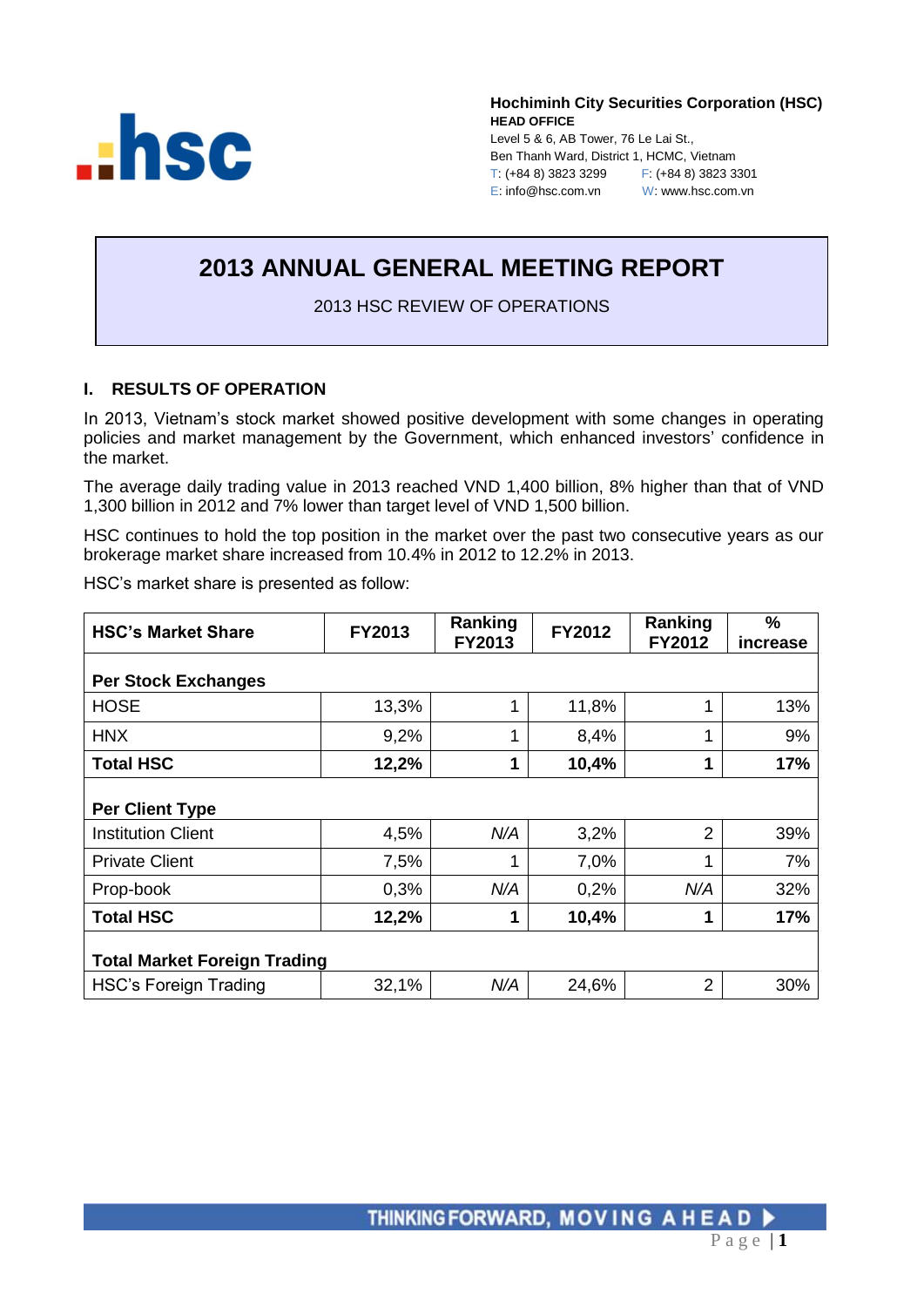#### 2013 Results

| <b>HSC snapshot</b>                      | FY 2013     |       | FY 2012     | $\frac{9}{6}$<br>Change | <b>Plan 2013</b> | % actual/plan<br>2013 |
|------------------------------------------|-------------|-------|-------------|-------------------------|------------------|-----------------------|
| <b>Statement of income (VND million)</b> |             |       |             |                         |                  |                       |
| <b>Revenues</b>                          | 634,760     |       | 562,372     | 13%                     | 567,282          | 112%                  |
| <b>Operating expenses</b>                | 260,049     |       | 255,685     | 2%                      | 250,939          | 104%                  |
| Net operating profit                     | 374,711     |       | 306,686     | 22%                     | 316,343          | 118%                  |
| Other profit/(loss)                      | 718         |       | 158         | 355%                    |                  |                       |
| <b>Profit before tax</b>                 | 375,428     |       | 306,844     | 22%                     | 316,343          | 119%                  |
| Profit after tax                         | 282,174     |       | 246,381     | 15%                     | 237,257          | 119%                  |
| Balance sheet at year end (VND million)  |             |       |             |                         |                  |                       |
| <b>Total assets</b>                      | 3,127,781   |       | 3,198,935   | $-2%$                   | 3,352,111        | 93%                   |
| Shareholders' equity                     | 2,247,348   |       | 2,162,514   | 4%                      | 2,281,143        | 99%                   |
| <b>Financial indicators</b>              |             |       |             |                         |                  |                       |
| Total expenses/Total fee income          | 117.1%      |       | 157.4%      |                         | 129.1%           |                       |
| Return on average assets (ROAA)          | 8.9%        |       | 8.5%        |                         | 7.7%             |                       |
| Return on average equity (ROAE)          | 12.8%       |       | 11.8%       |                         | 10.7%            |                       |
| Equity's value                           |             |       |             |                         |                  |                       |
| Number of shares                         | 127,249,720 |       | 100,565,957 | 27%                     | 100,565,957      | 127%                  |
| Earning per share - VND                  | 2,241       |       | 1.979       | 13%                     | 2,359            | 95%                   |
| Book value per common shares - VND       | 17,661      |       | 21,503      | $-18%$                  | 22,683           | 78%                   |
| Dividends - VND                          | 1,700       | $(*)$ | 2,000       | $-15%$                  | N/A              | <b>N/A</b>            |
| Market price at balance sheet date - VND | 24,500      |       | 21,600      | 13%                     | N/A              | <b>N/A</b>            |
| P/E                                      | 10.9        |       | 10.9        | 0%                      | <b>N/A</b>       | <b>N/A</b>            |
| P/B                                      | 1.4         |       | 1.0         | 38%                     | <b>N/A</b>       | <b>N/A</b>            |
| Market capital - VND Million             | 3,117,618   |       | 2,172,225   | 44%                     | <b>N/A</b>       | N/A                   |
| Total shareholder return                 | 51%         |       | 69%         |                         |                  |                       |

*(\*): Estimated for Y2013 and subject to final approval*

Total revenues of HSC in 2013 were VND 635 billion, 13% higher than 2012 and achieved 112% of the year's target.

Divisional revenues and their proportions in HSC's total revenues are as follow:

|                                      | FY 2013 | FY 2012 | $\%$<br><b>Change</b> | <b>Plan 2013</b> | % actual/plan<br>2013 |
|--------------------------------------|---------|---------|-----------------------|------------------|-----------------------|
| Private Client Division              | 263,383 | 272,076 | $-3%$                 | 276,920          | 95%                   |
| Institutional Client Division        | 121,847 | 61,984  | 97%                   | 67,513           | 180%                  |
| Corporate Finance Division           | 22,556  | 9,577   | 136%                  | 38,000           | 59%                   |
| Equity Investment Function           | 84.944  | 22,275  | 281%                  | 47,094           | 180%                  |
| <b>Treasury Function</b>             | 142,120 | 196,857 | $-28%$                | 137,755          | 103%                  |
| <b>Total Revenues</b>                | 634,760 | 562.372 | 13%                   | 567,282          | 112%                  |
| Private Client Division              | 41%     | 48%     |                       | 49%              |                       |
| <b>Institutional Client Division</b> | 19%     | 11%     |                       | 12%              |                       |
| Corporate Finance Division           | 4%      | 2%      |                       | 7%               |                       |
| Equity Investment Function           | 13%     | 4%      |                       | 8%               |                       |
| <b>Treasury Function</b>             | 22%     | 35%     |                       | 24%              |                       |
| <b>Total Revenues</b>                | 100%    | 100%    |                       | 100%             |                       |

In 2013, revenues of Equity Investment Function and Institutional Client Division soared in value and proportion of total revenues; while Treasury Function's revenue decreased due to the reduction of interest rates in the market.

THINKING FORWARD, MOVING A HEAD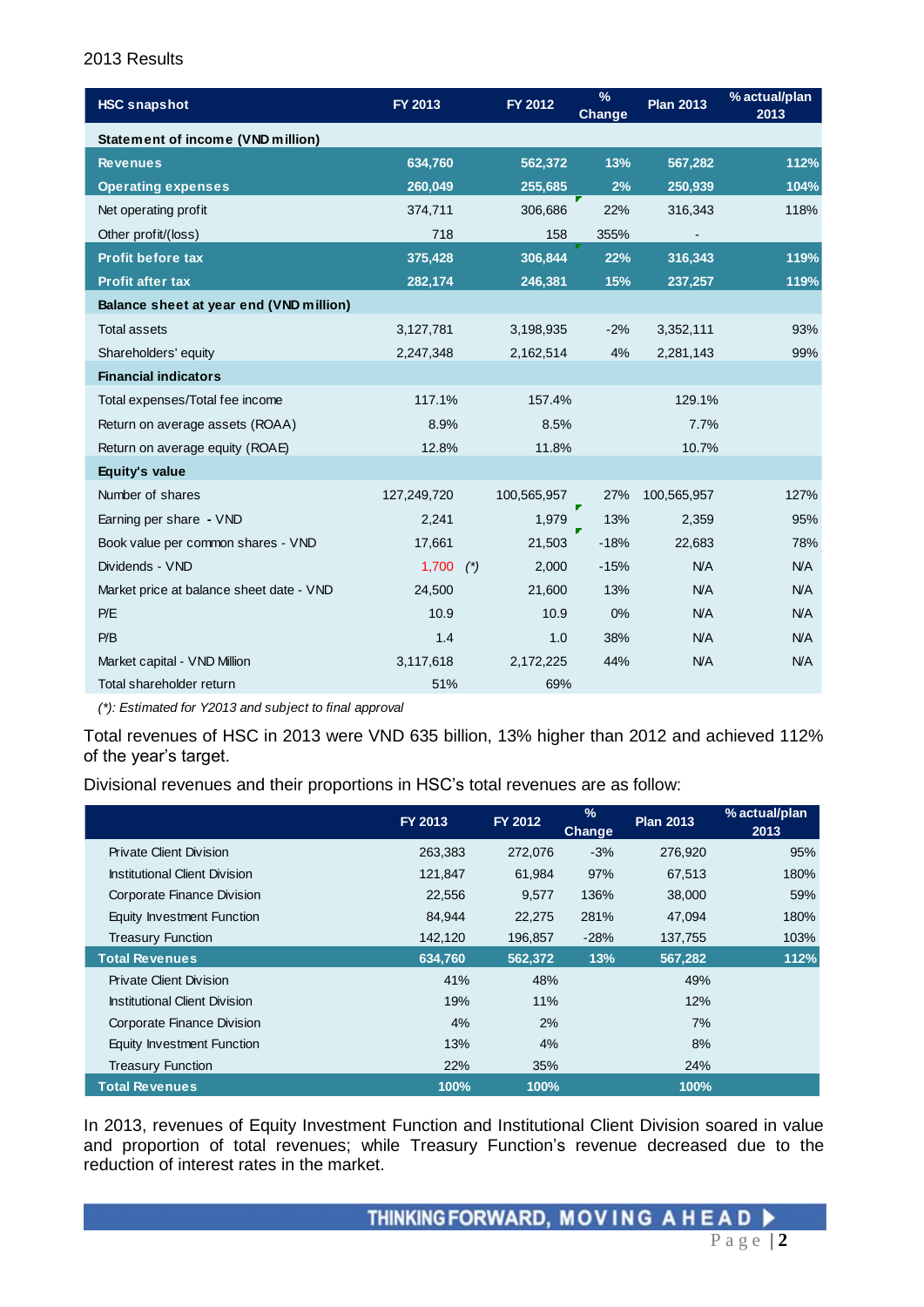Fee income (including brokerage fee, services fee and corporate finance advisory fee) almost covered the operating expenses in 2013 and was higher than that of 70% in 2012.

Operating expenses in 2013 were well under control, expanding by 2% y/y and were much lower compared with revenue growth of 13%.

Corporate income tax rate in 2013 increased from 20% to 25% due to the termination of a tax preferential period after 10 years of operation, which has impacted HSC's profit after tax.

Profit after tax reached VND 282 billion, increased by 15% y/y and 19% higher than target of 2013.

Return on average equity (ROAE) achieved 12.8%, which was the highest among peer companies and showed the efficiency in generating profits from shareholders' equity.

Earnings per share (EPS) was VND 2,241 compared with VND1,979 in 2012 after the increase of charter capital by an issuance of bonus shares with ratio of 25% at the end of 2013.

HCM's Total Shareholders' Return Rate (TSR) achieved 51% in 2013 including cash dividend, bonus shares (25%), and stock price appreciation during the year. This made HCM share a valuable investment when average interest rate for 2013 was only 7.5% pa.

#### **DIVISIONAL PERFORMANCE ANALYSIS**

#### **1. PRIVATE CLIENT DIVISION**

| <b>Private Client Division</b><br>$(VND$ mil) | FY 2013 | FY 2012 | % change | <b>Plan 2013</b> | % to Plan 2013 |
|-----------------------------------------------|---------|---------|----------|------------------|----------------|
| <b>Total revenues</b>                         | 263,383 | 272,076 | $-3%$    | 276,920          | 95%            |
| <b>Brokerage</b>                              | 108,252 | 103,057 | 5%       | 119,520          | 91%            |
| Margin income                                 | 151.076 | 165,217 | $-9%$    | 156,400          | 97%            |
| Subtotal                                      | 259,328 | 268,274 | $-3%$    | 275,920          | 94%            |
| Other income                                  | 4,055   | 3,803   | 7%       | 1,000            | 406%           |
| Direct expense                                | 94,707  | 102,459 | $-8%$    | 101,708          | 93%            |
| Indirect expense                              | 38,824  | 37,611  | 3%       | 42,975           | 90%            |
| ш<br><b>Total expenses</b>                    | 133,531 | 140,070 | $-5%$    | 144,683          | 92%            |
| <b>Profit before tax</b>                      | 129,853 | 132.006 | $-2%$    | 132,237          | 98%            |
| % of HSC's total revenues                     | 41.4%   | 48.4%   |          |                  |                |

Revenues from Private Client Division reached VND 263 billion, accounted for 41% of total HSC's revenues, playing its role as HSC's core business line. Revenues from Private Client Division in FY2013 decreased by 3% y/y mainly due to a 9% drop in margin trading income while brokerage fee increased by 5% at the same time.

#### *1.1 Brokerage fee*

Brokerage fee increased as a results of increase in Retail brokerage market share from 7.0% to 7.5% and average trading value grew by 8% compared with 2012.

All transaction offices made profits in 2013. The Expense to Income ratios (CIR) of all the transaction offices were well below 100% showing that brokerage fee were able to cover their direct expenses.

Along with original transaction offices which maintained stable market shares and efficient operations, Cho Lon transaction office, consolidated from Cho Lon Securities JSC since mid-2012, has rapidly sped up and reached 1% of total market share in 2013, a comparable level with other transaction offices.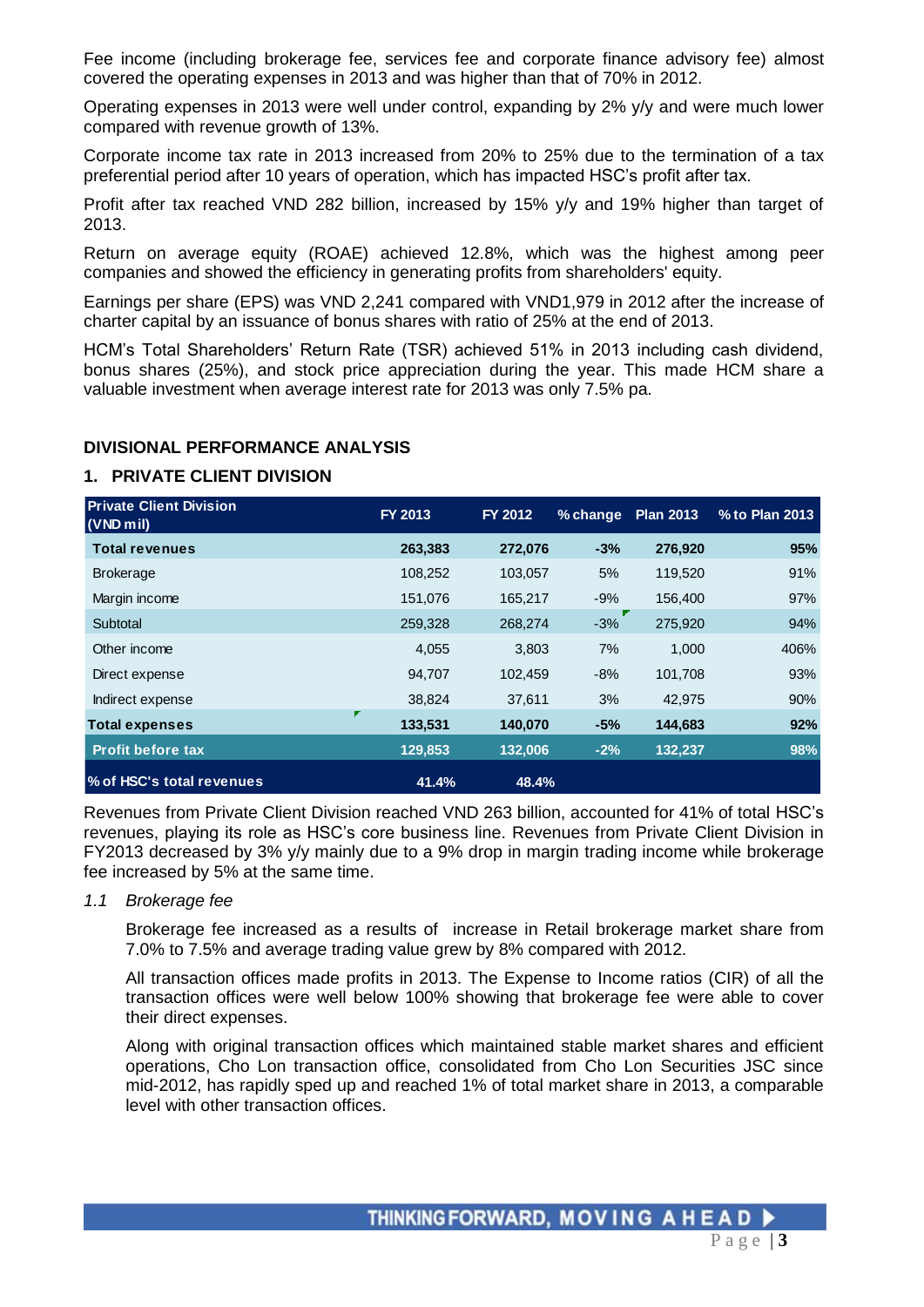#### *1.2 Margin trading income*

Although average margin balances of Private Client Division increased by 12% compared to 2012, revenues from margin trading in 2013 dropped by 9% y/y, mainly due to the decrease in average margin rates from 21% pa to 17% pa in line with lower market deposit rates.



#### *1.3 Operating expenses*

Operating expenses of Private Client Division in 2013 dropped by 5% y/y mainly due to lower direct expenses. Direct expenses include salary expenses, commission expenses, office rental expenses, depreciation expenses, IT expenses and other outside service expenses. Direct expenses in 2013 were lower than 2012 due to:

- Closing a transaction office in the North to reduce operating expenses;  $\bullet$
- The full depreciation of a majority of fixed assets in 2012 while new purchases were  $\bullet$ not significant.

## **2. INSTITUTIONAL CLIENT DIVISION**

| <b>Institutional Client Division</b><br>$(VND$ Mil) | FY 2013 | FY 2012 | % change | <b>Plan 2013</b> | % to Plan 2013 |
|-----------------------------------------------------|---------|---------|----------|------------------|----------------|
| F<br><b>Total revenues</b>                          | 121,847 | 61,984  | 97%      | 67,513           | 180%           |
| <b>Brokerage</b>                                    | 90,509  | 40,732  | 122%     | 53,913           | 168%           |
| Margin income                                       | 4,745   | 12,207  | $-61%$   | 13,328           | 36%            |
| Income from using capital                           | 23,638  | 4,270   | 454%     |                  |                |
| Advisory fee                                        | 1,892   | 3,406   | $-44%$   |                  |                |
| Other services                                      | 1,063   | 1,369   | $-22%$   | ٠                |                |
| Direct expense                                      | 55,886  | 35,965  | 55%      | 36,497           | 153%           |
| Indirect expense                                    | 9,258   | 8,392   | 10%      | 8,375            | 111%           |
| Г<br>Total expenses                                 | 65,144  | 44,357  | 47%      | 44,872           | 145%           |
| <b>Profit before tax</b>                            | 56,703  | 17,626  | 222%     | 22,641           | 250%           |
| % of HSC's total revenues                           | 19.2%   | 11.0%   |          |                  |                |

Revenues of Institutional Client Division in 2013 were at VND 122 billion, which doubled from 2012 and contributed over 19% to HSC's total revenues.

*2.1 Brokerage fee*

Brokerage fee reached VND 90 billion, accounting for 74% of divisional revenues and increased by 122% compared to 2012 driven by a combination of market share gains and a slight increase in trading activities by foreign institutions:

- Foreign trading value of total market trading value increased from 10% in 2012 to 13% in 2013 and foreigners were net buyers in the market;
- HSC's foreign trading market share increased from 24.6% in 2012 to 32.1% in 2013 over the total foreign trading market share in the market;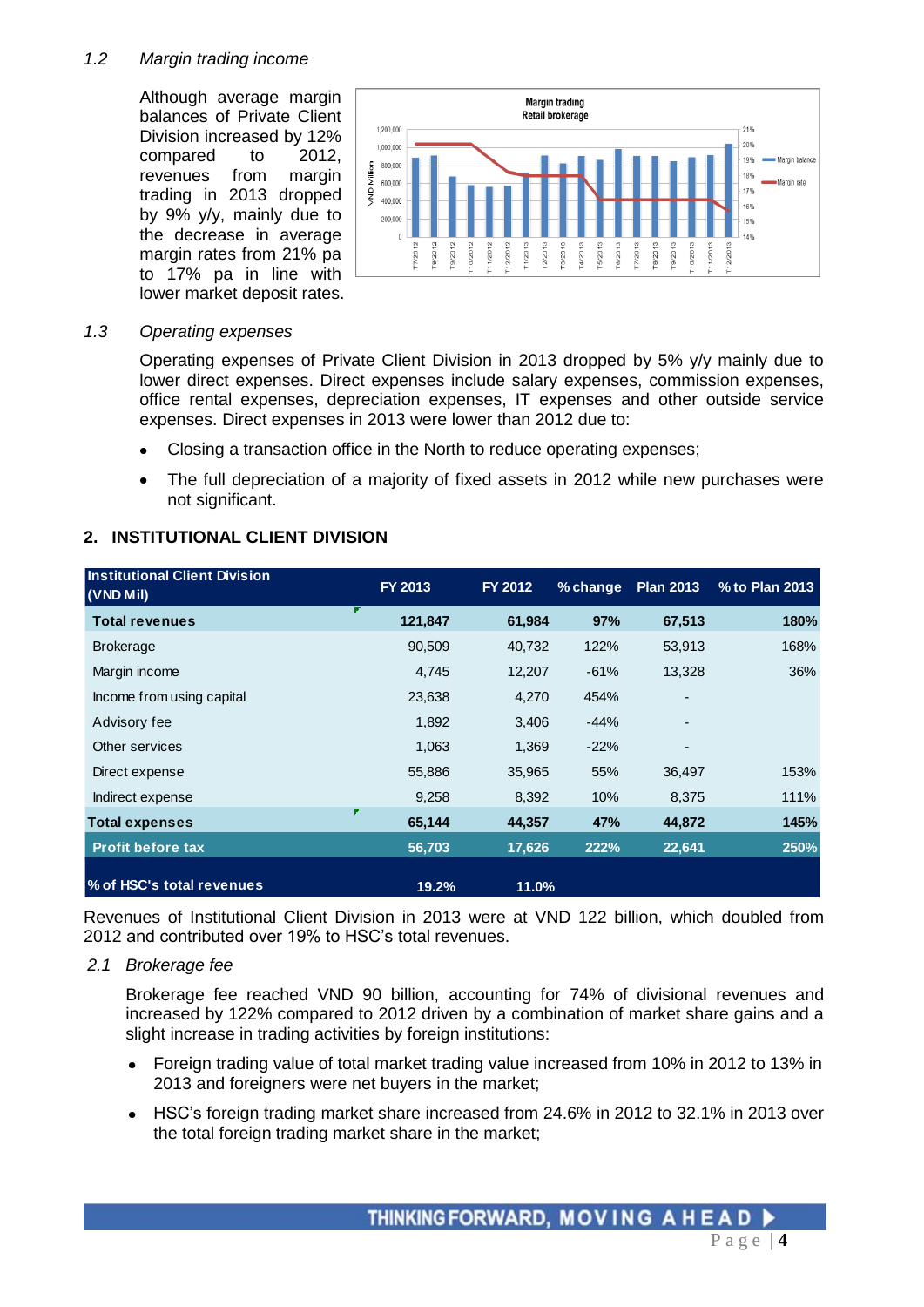- Revenue from off-bands transactions and private placement transactions for foreign institutions related to VNM, FPT, KDC, MSN contributed a significant amount to our fee revenues in 2013;
- Revenue from customers introduced by offshore brokers also contributed to our total revenues. These customers' trading values and volumes enjoyed good growth in 2013, accounting for 14% of total institutional trading values (2012: 2%). Commissions for offshore brokers were recorded in 2013 direct operating expenses;
- Bond brokerage activities while being modest in 2012, contributed more to brokerage revenues in 2013. As HSC is one of the few brokerage companies participating in the primary market of bond issuances, it contributed to the increase in the value of bond brokerage transactions in the secondary market in 2013. HSC's target is to increase its revenues by expanding our network of bond trading clients in both primary and secondary markets.

## *2.2 Margin trading income*

Income from margin trading by Institutional Client Division decreased 61% in 2013 as fewer investors employed the service to accumulate treasury shares as they did in 2012. The margin balances decreased by 52% from VND 59 billion in 2012 to VND28 billion in 2013 while average margin rate dropped to 17% as mentioned above.

*2.3 Revenues from using capital*

Revenues from using capital were driven by spreads between accumulation prices and selling prices to institutional investors. Average capital of this investment portfolio was VND 25 billion with an average return rate of 89% pa. This is a value-added service that supports institutional investors in accumulating large blocks of stocks and HSC will continue to provide this product in the future.

## *2.4 Other revenues*

Other revenues mainly come from providing market research services.

#### *2.5 Operating expenses*

Operating expenses mainly included commissions to brokers for introducing customers to HSC and salary expenses. Operating expenses in 2013 increased by 47% due to the rise in brokerage commissions as a result of an increase in trading values while other operating expenses remained flat compared to 2012.

# **3. CORPORATE FINANCE DIVISION**

| <b>Corporate Finance Division</b><br>$(VND$ mil) | FY 2013 | FY 2012  | % change | <b>Plan 2013</b> | % to Plan 2013 |
|--------------------------------------------------|---------|----------|----------|------------------|----------------|
| <b>Total revenues</b>                            | 22,556  | 9,577    | 136%     | 38,000           | 59%            |
| Advisory fee                                     | 16.971  | 9,577    | 77%      | 18,000           | 94%            |
| Mezzanine financing                              | 5,585   | ٠        |          | 20,000           | 28%            |
| Other income                                     | ٠       | ٠        |          |                  |                |
| Direct expense                                   | 10.790  | 8,534    | 26%      | 9,324            | 116%           |
| Indirect expense                                 | 4.914   | 4.636    | 6%       | 4.375            | 112%           |
| <b>Total expenses</b>                            | 15.705  | 13.170   | 19%      | 13,699           | 115%           |
| <b>Profit before tax</b>                         | 6.852   | (3, 593) |          | 24,301           | 28%            |
| % of HSC's total revenues                        | 3.5%    | 1.7%     |          |                  |                |

Corporate Finance Division in 2013 had good results with total revenues reaching VND 23 billion, 136% higher than the year before, and mainly included advisory fees and revenue from mezzanine financing activities.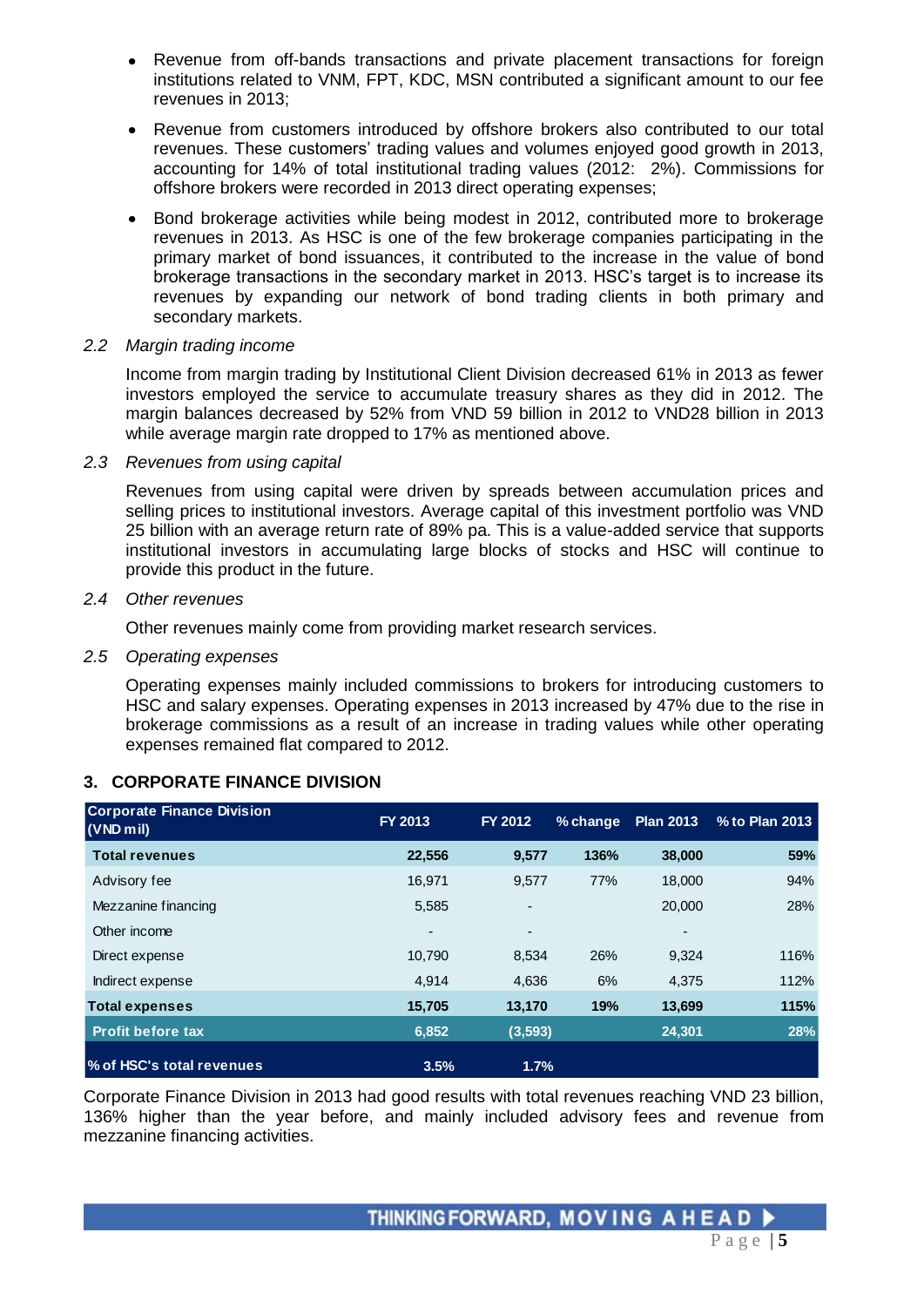#### *3.1 Advisory fee*

Advisory fee were at VND 17 billion, mainly contributed from fees in rendering M&A services for Euvipharm pharmaceutical firm and providing equity underwriting service for FECON. The balance came from fees of valuation, IPO and listing advisory services.

#### *3.2 Mezzanine financing*

Revenue from mezzanine financing activities were at VND 5 billion and the average capital use was VND 31 billion at a return rate of 18% pa.

#### *3.3 Operating expenses*

Operating expenses increased by 19% compared to 2012, driven by commissions paid to third-parties for their customer referral services while other operating expenses remained flat.

Listing and IPO activities in 2013 did not pick up due to broader economic difficulties and it might take some time to recover, despite government's effort to simplify IPO procedures. The listed market was trading on low valuations, hence when it was taken as reference to value the equity of SOEs, the outcome price was low. This delayed the IPO schedule of some large SOEs in 2013.

There were some large M&A deals in 2013 made by foreign partners. Strategic investors still actively sought investment opportunities in Vietnam; however, the domestic firms' performances still suffered from the economy's slow recovery, making it difficult to evaluate and identify the risk involved in a possible M&A deal.

# **4. EQUITY INVESTMENT FUNCTION**

| <b>Equity investment</b><br>$(VND$ Mil) | FY 2013 | <b>FY 2012</b> | % change | <b>Plan 2013</b> | % to Plan 2013 |
|-----------------------------------------|---------|----------------|----------|------------------|----------------|
| <b>Total revenues</b>                   | 84.944  | 22,275         | 281%     | 47.094           | 180%           |
| Income from equity investment           | 84.944  | 22,275         | 281%     | 47,094           | 180%           |
| Direct expense                          | 2,309   | 10.856         | $-79%$   | 865              | 267%           |
| Indirect expense                        | 1.229   | 1.138          | 8%       | 1,114            | 110%           |
| <b>Total expenses</b>                   | 3,539   | 11,994         | $-70%$   | 1,979            | 179%           |
| <b>Profit before tax</b>                | 81,405  | 10,281         | 692%     | 45,115           | 180%           |
| % of HSC's total revenues               | 13.4%   | 4.0%           |          |                  |                |

## *4.1 Equity investment*

Revenues from equity investment achieved VND 85 billion, three times higher than that of 2012 and contributed over 13% to HSC's revenues.

HSC's equity investment activities include investments in OTC shares (the remaining portfolio since 2007) and listed shares portfolio.

- Investment in OTC shares: main revenues came from dividends which were insignificant against the average capital of VND 80 billion;
- Investment in listed shares and fund certificates: Average portfolio size was VND 294 billion and the return rate of 28% pa. This proved the investment efficiency of the investment decisions made during the year as compared with the growth of VN Index in 2013:
	- $\cdot \cdot$  Investment in fund certificates was the largest portion of our listed shares portfolio in 2013 with an average investment size of VND 251 billion. During the year HSC only realized a certain part of the certificate of funds at an average return of 22% pa. At the end of 2013, HSC still held a balance of VND 165 billion of fund certificates with estimated unrealized gains of VND 57 billion. When including these unrealized capital gains, average return rate of fund certificates would be 45% pa;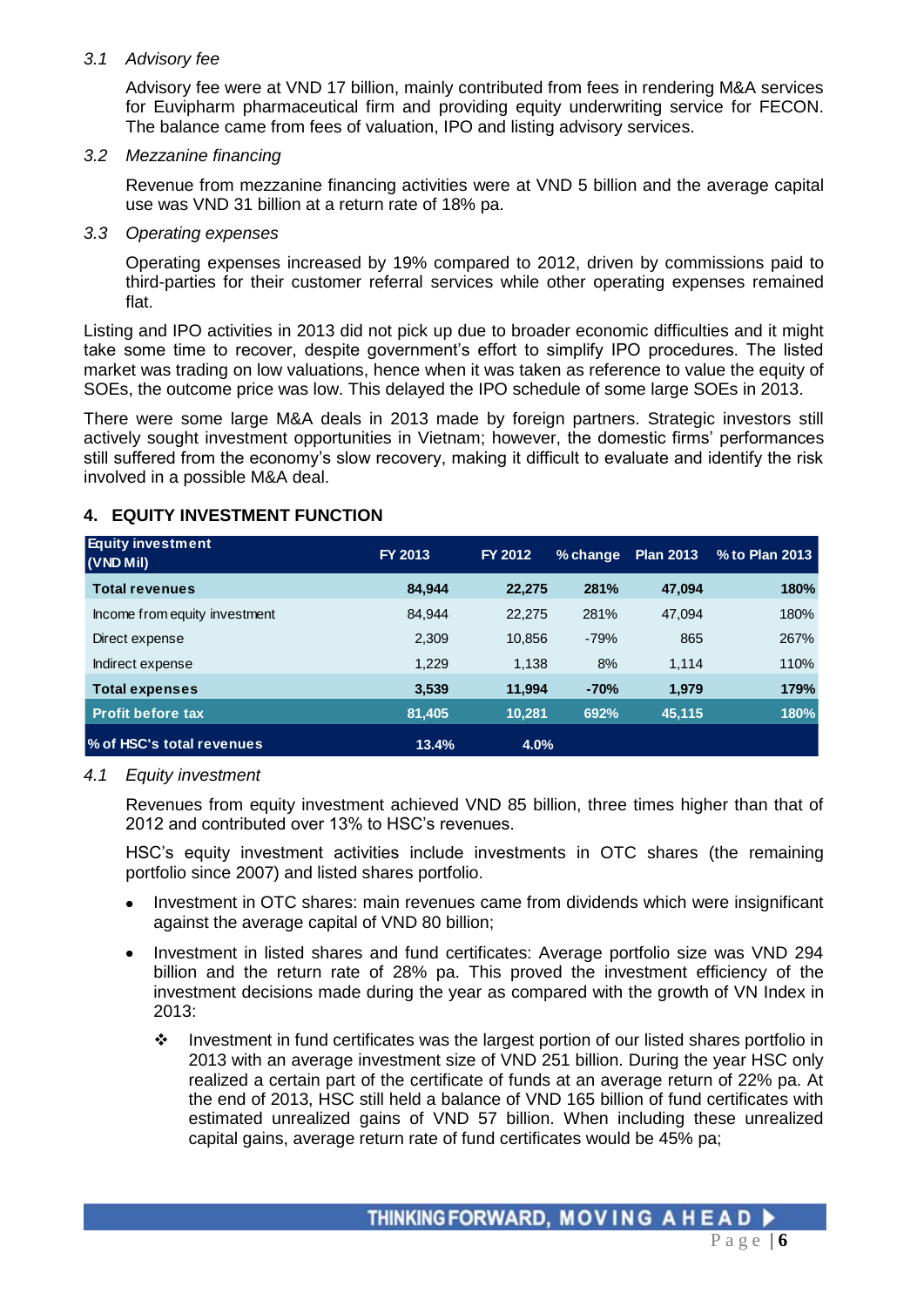The remained listed shares portfolio was allocated to listed stocks with an average investment size of VND 43 billion and an average return rate of 67% pa.

#### *4.2 Operating expenses*

Operating expenses of Equity Investment Function mainly included securities investment expenses, provisions for stock impairments and staff costs. According to regulations, gains (selling price higher than purchased price) on securities investment and trading are recognised in revenues from securities investment, while losses (selling price is lower than purchased price) are recognized in securities investment expenses. Operating expenses in 2013 dropped significantly due to a reduction in loss on securities trading and a lower provision on stock impairment while staff expenses remained stable over years.

A prudent yet flexible strategy on equity investment decision helped the Equity Investment Function to perform well in 2013. Going forward, Equity Investment Function is expected to substantially continue to contribute to our total profit by finding good investment opportunities on stock exchanges given an anticipated recovery of the economy as well as an improved stock market in 2014.

## **5. TREASURY FUNCTION**

| <b>Treasury</b><br>$(VND$ m <sub>il</sub> ) | FY 2013 | FY 2012 | % change | <b>Plan 2013</b> | % to Plan 2013 |
|---------------------------------------------|---------|---------|----------|------------------|----------------|
| <b>Total revenues</b>                       | 142,120 | 196,857 | $-28%$   | 137,755          | 103%           |
| Interest income                             | 90,727  | 138,976 | $-35%$   | 61,755           | 147%           |
| Bond investment                             | 44,293  | 5,383   | 723%     | 66,000           | 67%            |
| Bond repo                                   | 6,159   | 51,772  | $-88%$   | 10,000           | 62%            |
| Other income                                | 940     | 726     | 29%      |                  |                |
| Direct expense                              | 28,501  | 29,354  | $-3%$    | 32,593           | 87%            |
| Indirect expense                            | 1,229   | 1,138   | 8%       | 1,114            | 110%           |
| <b>Total expenses</b>                       | 29,730  | 30,492  | $-2%$    | 33,706           | 88%            |
| <b>Profit before tax</b>                    | 112,390 | 166,365 | $-32%$   | 104,049          | 108%           |
| % of HSC's total revenues                   | 22.4%   | 35.0%   |          |                  |                |

Revenues from the Treasury Function in 2013 contributed over 22% of our total revenues, a ratio much lower than that of previous years. Revenue from bank deposits, bond investments and bond repos accounted for 64%, 31% and 4% of Treasury Function's revenue respectively.

## *5.1 Interest income*

Revenue from bank deposits decreased by 35% y/y, mainly due to the average interest rates sharply dropped from 11.1% pa in 2012 to 7.5% pa in 2013, whereas HSC's cash balance in bank deposits was kept at VND 1,280 billion, relatively unchanged compared to 2012's level at VND 1,300 billion.



#### *5.2 Bond investment*

Revenues from bond investment were VND 44 billion in 2013, seven times higher than 2012 and mainly consisted of returns from holding government bonds. Average capital investment of bond portfolio was VND 405 billion, which generated an average return rate of 10.9% pa, higher than that in 2012 with average capital investment of VND 52 billion and an average return rate of 10.3% pa.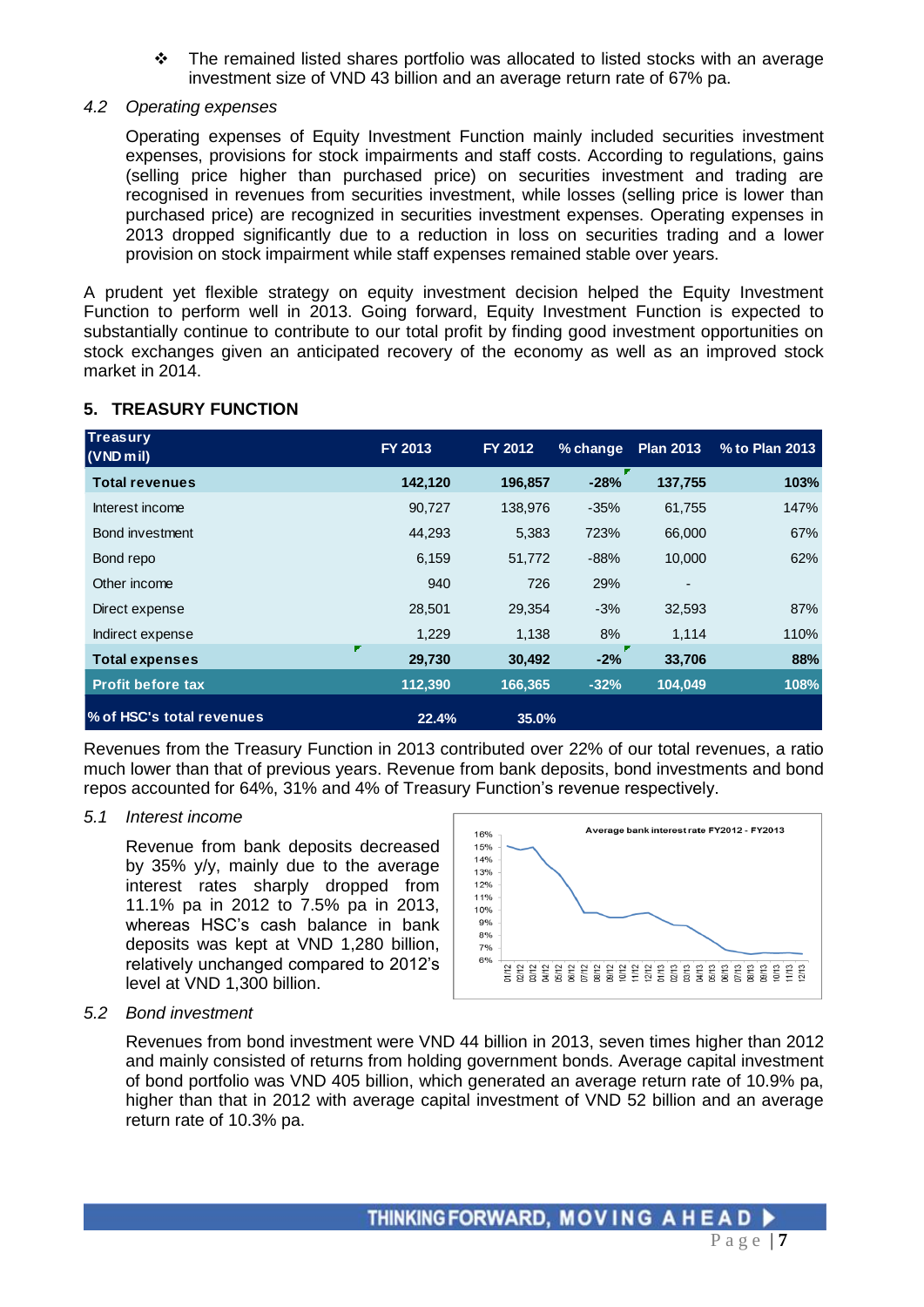## *5.3 Bond repo*

Revenues from bond repo decreased by 88% as compared with 2012, mainly due to the termination of most repo contracts in late 2012 and early 2013 and HSC's policy on not encouraging the expansion of such activity due to lower repo rates. Average repo balance in 2013 was VND 48 billion at average bond repo rate of 11.8% pa, much lower than an average balance of VND 222 billion and an average bond repo rate of 17.7% pa in 2012.

#### *5.4 Operating expenses*

Operating expenses of Treasury Function were flat compared to 2012, mainly consisted of interest expenses for reversed repo activity (in which HSC used bonds from investments for borrowing money from banks, the amount received was used for other activities with higher profitability) and salary expenses.

| <b>Asset Allocation</b>    | <b>End of FY 2013</b> | <b>End of FY 2012</b> | % change | <b>End of FY 2013</b> |  |  |
|----------------------------|-----------------------|-----------------------|----------|-----------------------|--|--|
| $(VND$ mil)                | <b>Book value</b>     | <b>Book value</b>     |          | <b>Market value</b>   |  |  |
| 1 Cash                     | 1,007,874             | 1,794,203             | $-44%$   | 1,007,874             |  |  |
| 2 Short term investment    | 352,083               | 152,323               | 131%     | 410,419               |  |  |
| Listed shares              | 273,757               | 71,952                | 280%     | 332,092               |  |  |
| Unlisted shares            | 78,327                | 80,371                | $-3%$    | 78,327                |  |  |
| 3 Accounts receivable      | 1,408,278             | 638,584               | 121%     | 1,408,278             |  |  |
| Repo agreements            | 7,855                 | 86,729                | $-91%$   | 7,855                 |  |  |
| Advances to investors      | 62,964                | 25,489                | 147%     | 62,964                |  |  |
| Margin                     | 1,030,852             | 510,853               | 102%     | 1,030,852             |  |  |
| Other receivables          | 300,346               | 11,608                | 2487%    | 300,346               |  |  |
| Other current assets       | 6,262                 | 3,905                 | 60%      | 6,262                 |  |  |
| 4 Fixed asset              | 7,370                 | 11,911                | $-38%$   | 7,370                 |  |  |
| 5 Long-term investment     | 229,371               | 475,294               | $-52%$   | 245,122               |  |  |
| <b>Bonds</b>               | 229,371               | 372,226               | $-38%$   | 245,122               |  |  |
| <b>Shares</b>              |                       | 103,068               | $-100%$  |                       |  |  |
| 6 Other long-term assets   | 122,805               | 126,620               | $-3%$    | 122,805               |  |  |
| Long-term prepaid expenses | 107,738               | 113,512               | $-5%$    | 107,738               |  |  |
| Other long-term assets     | 15,067                | 13,108                | 15%      | 15,067                |  |  |
| <b>Total assets</b>        | 3,127,781             | 3,198,935             | $-2%$    | 3,201,868             |  |  |

## **ASSET ALLOCATION**

As at the end of 2013, HSC's total assets were mainly cash (32%), margin trading (33%), shortterm investment (11%), long-term investment (7%) and other assets.

- 1. On a year-to-year basis, our cash balances decreased by 44% as more cash was used to finance margin trading and short-term investments.
- 2. Short-term investments increased both in value and their proportion in total assets. At the end of 2013, total value of short-term investments was VND 352 billion, including both listed and unlisted shares.
- 3. Market value of the listed shares portfolio at the end of 2013 was VND 332 billion given a capital gain (selling price higher than accumulated price) of VND 58 billion was not yet recorded in the financial statements.
- 4. Margin trading balances and advances to investors at the end of 2013 were more than doubled last year's levels, however average margin balance only increased by 8% y/y.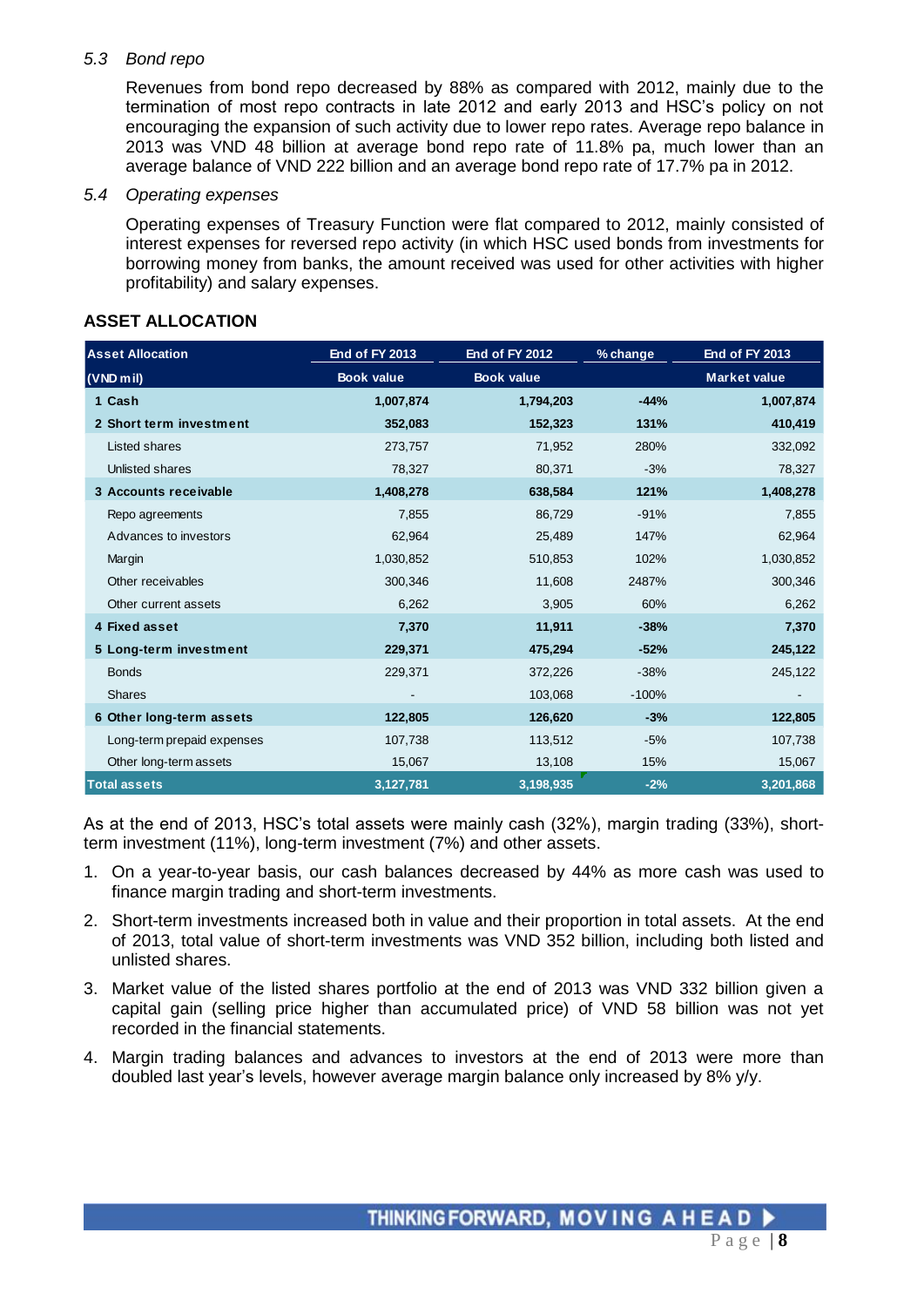5. Long-term investments in government bonds began in late 2012, expanded during mid-year 2013 and subsequently declined in later months of 2013 as bond yield was not as attractive as in the first half of the year. The ending balance of bond investments at the end of 2013 was VND 230 billion, and accounted for 7% of total assets.



#### **PEER COMPARISION**

|                                               |                              |                           |                       |                     | FY 2013 |     |                      |      |                  |            |             |                                         |
|-----------------------------------------------|------------------------------|---------------------------|-----------------------|---------------------|---------|-----|----------------------|------|------------------|------------|-------------|-----------------------------------------|
| As at and for<br>the year end<br>31 Dec, 2013 | <b>Revenues</b><br>(VND mil) | Net profit<br>$(VND$ mil) | <b>Price</b><br>(VND) | <b>EPS</b><br>(VND) | P/E     | P/B | <b>BVPS</b><br>(VND) |      | <b>ROAA ROAE</b> | <b>GPM</b> | <b>CIR</b>  | <b>Financial</b><br>safety<br>ratio (*) |
| SSI                                           | 805,712                      | 351,857                   | 18,000                | 995                 | 18.1    | 1.3 | 14,120               | 4.7% | 7.0%             |            | 43.7% 50.9% | 308%                                    |
| <b>KLS</b>                                    | 167,651                      | 138,344                   | 8,900                 | 697                 | 12.8    | 0.7 | 12,503               | 5.3% | 5.5%             |            | 82.5% 27.0% | 856%                                    |
| <b>VND</b>                                    | 262,618                      | 124,427                   | 10,400                | 1,245               | 8.4     | 0.9 | 11.974               | 7.0% | 10.8%            |            | 47.4% 49.8% | 350%                                    |
| <b>ACBS</b>                                   | 461,051                      | 90,053                    |                       | 600                 |         |     | 11,100               | 2.5% | 5.4%             |            | 19.5% 78.0% | <b>N/A</b>                              |
| <b>FPTS</b>                                   | 180,640                      | 88,804                    |                       | 1,211               |         |     | 15,936               | 5.4% | 7.9%             |            | 49.2% 34.9% | 953%                                    |
| <b>BVS</b>                                    | 207,355                      | 85,700                    | 11,400                | 1,187               | 9.6     | 0.7 | 16,781               | 5.2% | 7.3%             |            | 41.3% 58.5% | 494%                                    |
| <b>VCBS</b>                                   | 245,989                      | 71,134                    |                       | 1,016               |         |     | 13,375               | 4.5% | 7.9%             |            | 28.9% 61.7% | 261%                                    |
| <b>VCSC</b>                                   | 398,819                      | 61,733                    |                       | 1,550               |         |     | 13,396               |      | 2.8% 11.9%       |            | 15.5% 78.2% | 210%                                    |
| <b>SHS</b>                                    | 134,985                      | 11,621                    | 6,000                 | 116                 | 51.6    | 0.8 | 7,869                | 0.7% | 1.5%             |            | 8.6% 90.5%  | 215%                                    |
| Total                                         | 2,864,820                    | 1,023,673                 |                       |                     |         |     |                      |      |                  |            |             |                                         |
| Average                                       | 318,313                      | 113,741                   | 10,940                | 957                 | 20.1    | 0.9 | 13,006               | 4.2% | 7.2%             |            | 37.4% 54.9% | 456%                                    |
| <b>HCM</b>                                    | 634,760                      | 282,174                   | 24,500                | 2,241               | 10.9    | 1.4 | 17,661               |      | 8.9% 12.8%       |            | 44.5% 41.0% | 950%                                    |

*\* SHS, VND, SSI, BVS, VCBS,VCSC and FPTS are as at 30 June, 2013*

Compared to peers, HSC was the leading firm in terms of several financial ratios such as EPS, ROAE, ROAA, and BVPS

As at the end of 2013, HSC's financial safety ratio (liquid capital ratio) was 950%, substantially higher compared to peers and was well above SSC's requirement level.

## **II. OPERATION SUPPORTING SERVICES**

## **1. INFORMATION TECHNOLOGY**

HSC is the leading financial and investment services provider in Vietnam, trusted by customers and voted as "The best securities firm in Vietnam". HSC leverages its market insights to develop great value-added products and services to support customers and investors in opening accounts and trading at HSC.

#### Enhancing services for Institutional Clients

- An order placement system directly integrated with Bloomberg and Reuters' networks via Financial Information Exchange (FIX) protocol;
- The O.M.G.EO system which allows automatic post-trade lifecycle back-office operations;
- A balance checking service in depository banks via SWIFT network;
- The STP System (Straight Through Processing) to accelerate the order management and provide accurate feedbacks to Institutional Clients

#### Enhancing services for Private Clients

HSC provides full internet trading services for clients on Vi-Trade System with: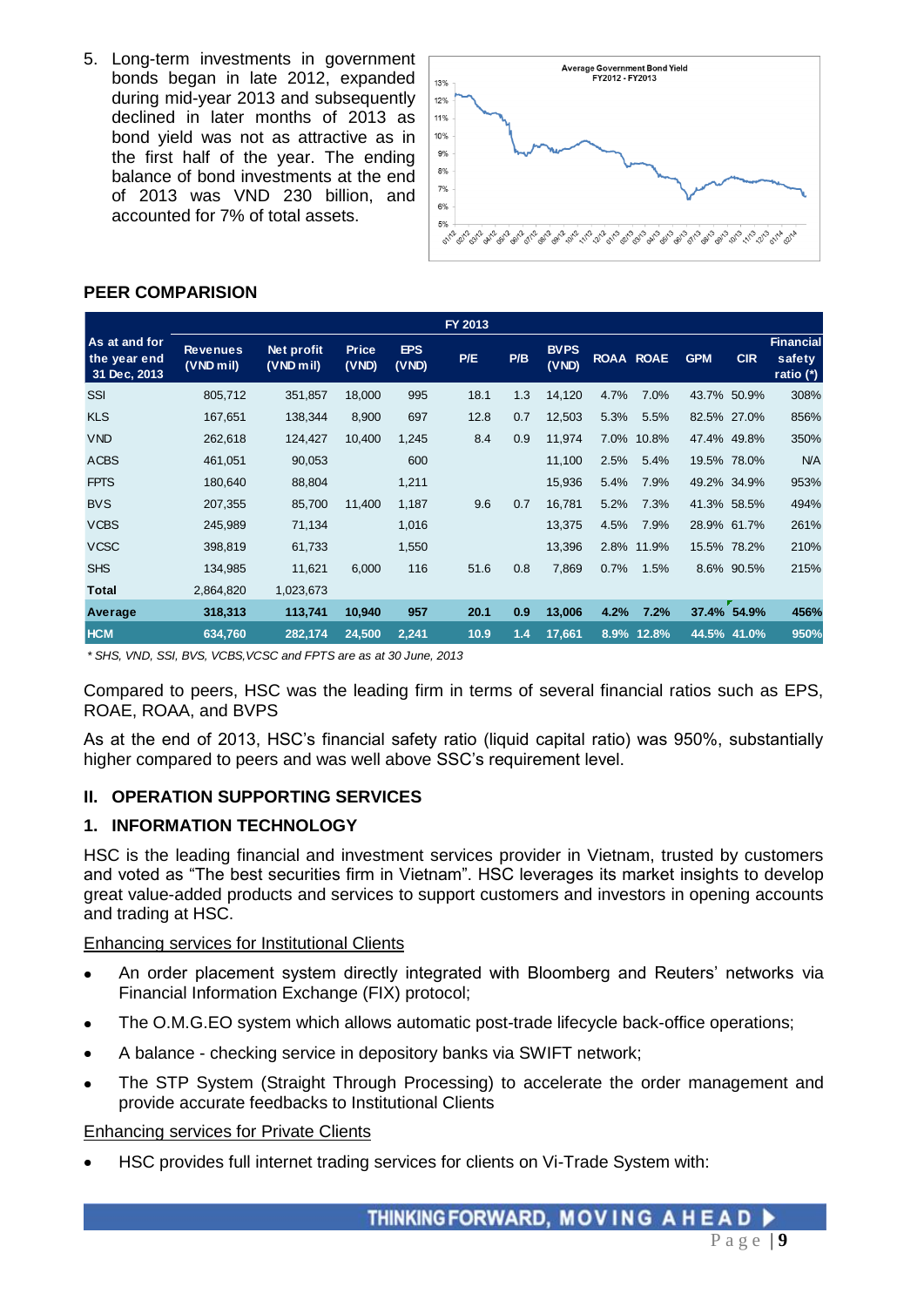- Customized interfaces designed for professional investors' usage;
- Enhanced security for investors when conducting transactions via an advanced security system;
- Easy access to our services at their convenience.
- Mobile trading: clients can obtain information directly from the exchanges to make quick  $\bullet$ decisions in taking investment opportunities or avoiding losses;
- The online services for rights registering, transferring and accounts opening which enhance accessibilities and conveniences for clients in their transactions.

## Information Technology System management

- HSC has successfully adopted ISMS (Information Security Management System) project with C.I.A (Confidentiality, Integrity and Availability) protocol with a clear intention of bringing our information security under explicit control and management. HSC has officially been certified ISO / IEC 27001:2005 for "Providing online trading and brokerage services" by TUV Rheinland (Germany). This achievement has made HSC the market leader in providing online trading and management advisory.
- We will launch COBIT 5 (Control Objectives for Information and Related Technology), the fundamental system for IT governance and management of the company.
- We plan to adopt the ITIL (Information Technology Infrastructure Library) protocol which provides a practical framework for identifying, planning, delivering and supporting IT services in our business. It is also the foundation for ISO 20000, the first international standard for IT Service management.

The constant improvements of IT system have equipped HSC with the fastest order placing speed and ability to support clients with fastest trading time.

# **2. Risk management**

At HSC, risk management system is built under a clear, consistency and systematic approach methods, adopted with global securities trading processes. It helps to identify, control and mitigate major risks possible affect to our targets. HSC focuses in building effective controlling methods that are developed based on the risks assessment for our business.

## **Enterprise Risk Management (ERM):**

We focus on maintaining strict compliance with the regulations of existing laws as well as constantly improving the processes of Risk Management and Corporate Governance. ERM Project was undertaken to meet the professional and systematic requirements of a formal and systematic risk management department. Accordingly, HSC worked with PwC to independently assess HSC's risks profile and guide the Company in establishing a Risk Management Division. This project was initiated in late 2012 and completed in 2013.

On the ERM platform, HSC has implemented important policies such as HSC's Codes of Conduct, Limit of Authority Guidelines, Operating Principles of Risk Management Subcommittee attached to the Board of Directors and Operating Principles of the Board of Risk Management; and Risk Framework and Policy.

In 2013, HSC also appointed KPMG Vietnam as the Co-sourced Internal Auditor. Our Board of Directors has approved the establishment of an Independent Audit Division - Internal Audit Department. This department will be completely independent and provide assurance to the shareholders that we are strictly complied with the regulations and current laws.

In addition, we have initiated a new project, the Business Process Improvement (BPI) project which aims to consistently apply the same principles for all of our business processes. Realizing some potential risks in our operations, we aim to improve and enhance our business processes by factoring risk into the future development of these processes. We strive to balance between maximizing business opportunities within the framework of our strategy and identifying, assessing and minimizing the associated risks.